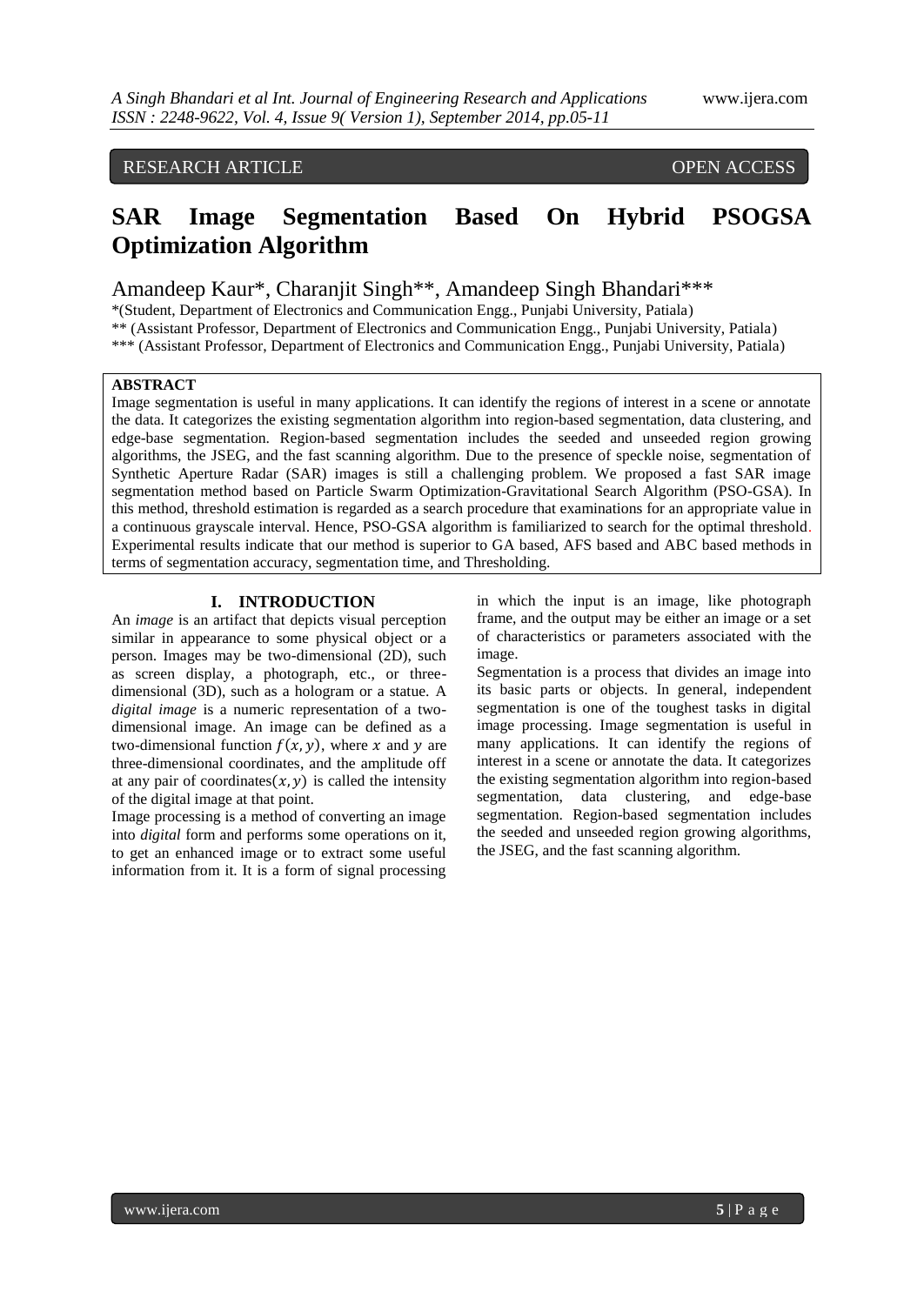

Figure 1: Fundamental steps in digital image processing.

# **Particle Swarm Optimization (PSO)**

Particle Swarm Optimization (PSO) is one of the more recently developed evolutionary techniques, and it is based on a suitable model of social interaction between independent agents (particles) and it uses social knowledge in order to find the global maximum or minimum of a generic function. In the PSO the so called swarm intelligence (i.e. the experience accumulated during the evolution) is used to search the parameter space by controlling the trajectories of a set of particles according to a swarmlike set of rules. The position of each particle is used to compute the value of the function to be optimized. Particles are moved in the domain of the problem with variable speeds and every position they reach represents a particular configuration of the variables set, which is then evaluated in order to get a score [19].

### **Gravitational Search Algorithm (GSA)**

In this section, we introduce our optimization algorithm based on the law of gravity [19]. In the proposed algorithm, agents are considered as objects and their performance is measured by their masses. All these objects attract each other by the gravity force, and this force causes a global movement of all objects towards the objects with heavier masses. Hence, masses cooperate using a direct form of communication, through gravitational force. The heavy masses which correspond to good solutions – move more slowly than lighter ones, this guarantees the exploitation step of the algorithm.

In GSA, each mass (agent) has four specifications: position, inertial mass, active gravitational mass, and passive gravitational mass.

The position of the mass corresponds to a solution of the problem, and its gravitational and inertial masses are determined using a fitness function. In other words, each mass presents a solution, and the algorithm is navigated by properly adjusting the gravitational and inertia masses.

# **SAR Images**

Ecological monitoring, earth-resource mapping, and military schemes require broad-area imaging at high resolutions. Many times the imagery must be developed in inclement weather or during night as well as day. Synthetic Aperture Radar (SAR) delivers such a capability. SAR systems take benefit of the long-range propagation characteristics of radar signals and the complex material processing capability of modern digital electronics to provide high resolution imagery. Synthetic aperture radar complements photographic and other optical imaging competences because of the minimum constraints on time-of-day and atmospheric circumstances and because of the unique responses of terrain and cultural targets to radar frequencies [20]. Synthetic aperture radar skill has provided terrain structural information to geologists for mineral examination, oil spill boundaries on water to environmentalists, sea state and ice hazard maps to navigators, and reconnaissance and targeting info to military processes.

# **II. LITERATURE SURVEY:**

**S. C. Zhu et al (1996),** [12] presented a novel statistical and variational approach to image segmentation based on a new algorithm named region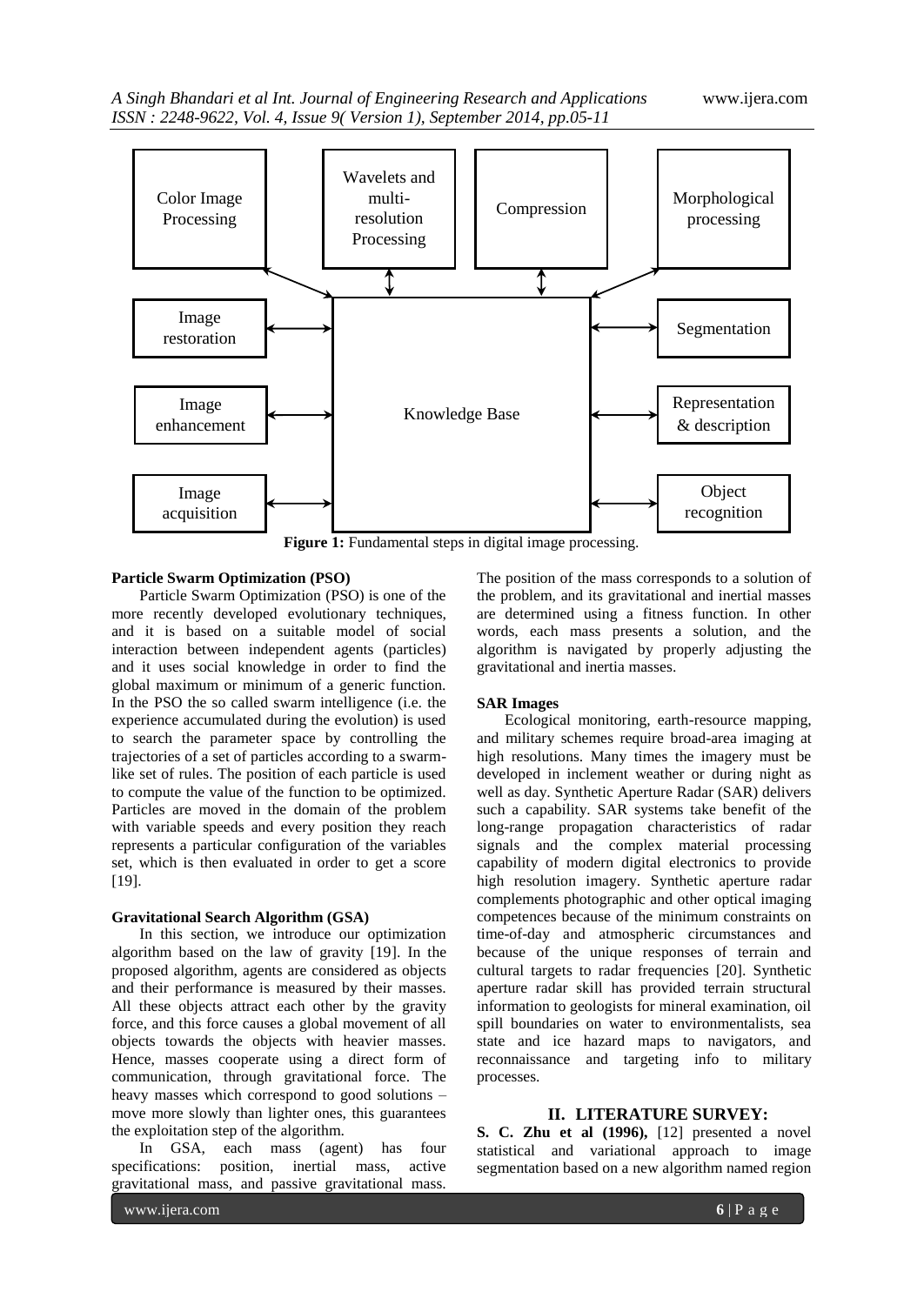competition. This algorithm was derived by minimizing a generalized Bayes/MDL criterion using the variational principle. They provided theoretical analysis of region competition including accuracy of boundary location, criteria for initial conditions, and the relationship to edge detection using filters.

**A. Tsai et al (2001),** [15] presented first address the problem of simultaneous image segmentation and smoothing by approaching the Mumford–Shah paradigm from a curve evolution perspective. Various implementations of this algorithm are introduced to increase its speed of convergence. This more general model leads us to a novel PDE-based approach for simultaneous image magnification, segmentation, and smoothing, thereby extending the traditional applications of the Mumford–Shah functional which only considers simultaneous segmentation and smoothing.

**W. Tao et al (2007), [18]** developed a novel approach that provides effective and robust segmentation of color images. By incorporating the advantages of the mean shift (MS) segmentation and the normalized cut (Ncut) partitioning methods, the proposed method requires low computational complexity and is therefore very feasible for realtime image segmentation processing. Because the number of the segmented regions is much smaller than that of the image pixels, the proposed method allows a low-dimensional image clustering with significant reduction of the complexity compared to conventional graph-partitioning methods that are directly applied to the image pixels. The superiority of that method was examined and demonstrated through a large number of experiments using color natural scene images.

**S. Mirjalili et al (2010), [19]** proposed a hybrid population-based algorithm (PSOGSA) is with the combination of Particle Swarm Optimization (PSO) and Gravitational Search Algorithm (GSA). The main idea is to integrate the ability of exploitation in PSO with the ability of exploration in GSA to synthesize both algorithms strength. The results show the hybrid algorithm possesses a better capability to escape from local optimums with faster convergence than the standard PSO and GSA.

**M. Miao et.al. (2011), [20]** proposed a fast SAR image segmentation method based on Artificial Bee Colony (ABC) algorithm using threshold estimation as a search procedure that searches for an appropriate value in a continuous grayscale interval.ABC algorithm is used to search for the optimal threshold. Experimental results indicate that the proposed method is superior to Genetic Algorithm (GA) based and Artificial Fish Swarm (AFS) based segmentation

methods in terms of segmentation accuracy and segmentation time.

**C. Liu et al(2013), [22]** presented a novel variational framework for multiphase synthetic aperture radar (SAR)image segmentation based on the fuzzy region competition method. A new energy functional is proposed to integrate the Gamma model and the edge detector based on the ratio of exponentially weighted averages (ROEWA) operator within the optimization process.

## **III. PROPOSED WORK**

In the proposed work, Segmentation subdivides an image into its constituent regions or objects. The level to which the subdivision is carried depends on the problem being solved. That is, segmentation should stop when the objects of interest in an application have been isolated. To compare the efficiency of our method with others, segmentation methods based on PSO-GSA algorithm are used to segment some typical images, covering a noise-free optical image, an optical image polluted by synthetic noise (composed of Gaussian noise with mean 0 and variance 0.01, speckle noise with variance 0.005, and salt and pepper noise with density 0.02), and a real SAR image.

In this experiment, for PSO-GSA algorithm, the population size is 10, the fixed maximum number of iterations is 10, and the limit times for abandonment is 10, the lower and upper bounds are 0 and 255 respectively, because in grey scale each pixel value is between 0 to 255, there are 265 levels in grey scale images so we take the bounds between 0 to 255

# **PSO Algorithm**

## **[Step 1] Initialization.**

Initialize positions and associate velocity to all particles (potential solutions) in the population randomly in the D-dimension space.

### **[Step 2] Evolution**:

Evaluate the fitness value of all particles.

### **[Step 3] Compute the personal best:**

Compare the personal best  $(p_{best})$  of every particle with its current fitness value. If the current fitness value is better, then assign the current fitness value to  $p_{best}$  and assign the current coordinates to  $p_{best}$  coordinates.

### **[Step 4] Determine the current best fitness value**:

Determine the current best fitness value in the whole population and its coordinates. If the current best fitness value is better than global best  $(g_{best})$ , then assign the current best fitness value to  $g_{best}$  and assign the current coordinates to  $g_{best}$  coordinates.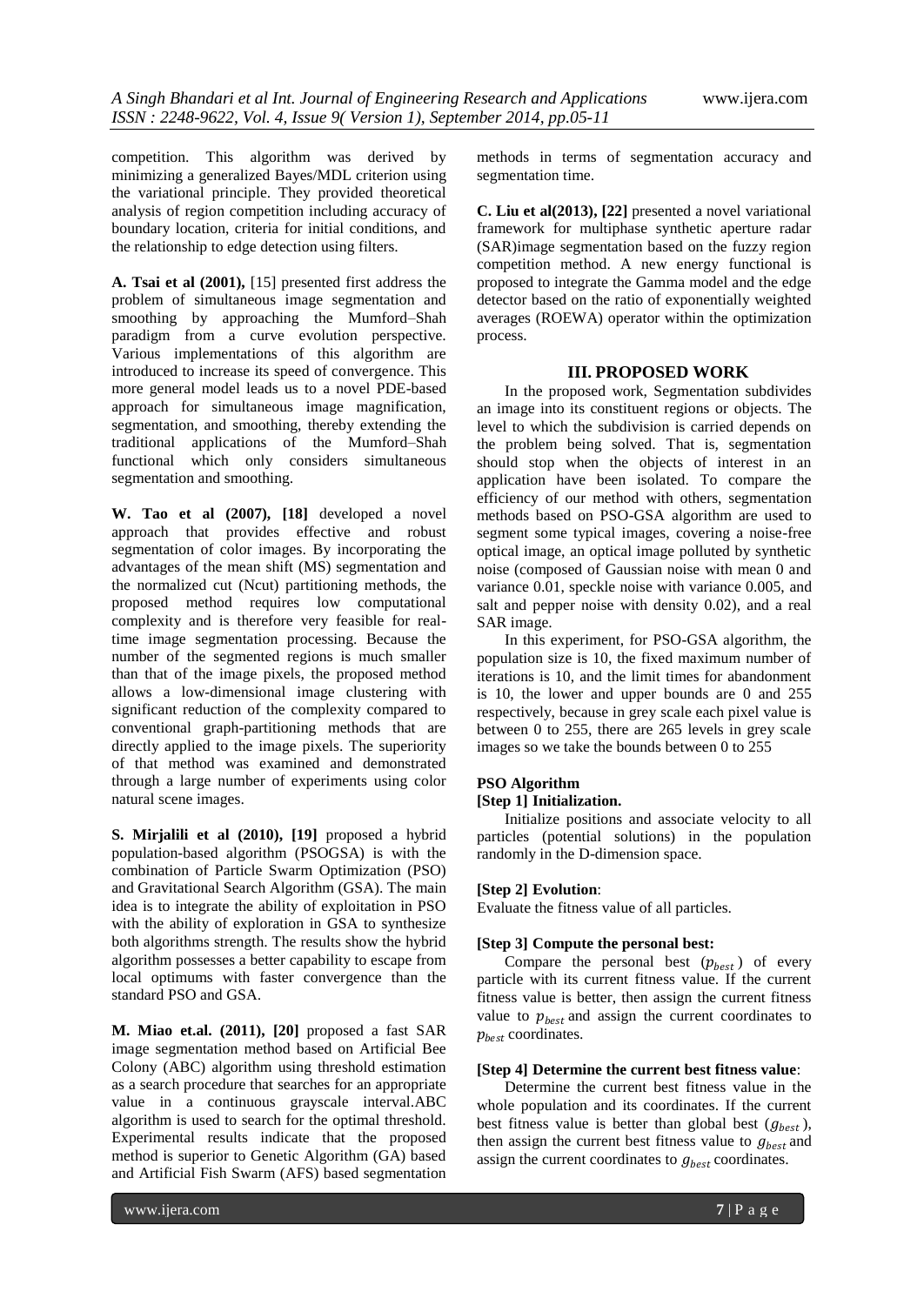#### **[Step 5] Calculate accelerations of the agents**:

Update velocity  $(V_{id}^t)$  and position  $(X_{id}^t)$  of the dth dimension of the *i*-th particle using the following equations:

$$
V_{id}^{t} = \omega(t) * V_{id}^{t-1} + c_1(t) \times rand1_{id}^{t} \times (pbest_{id}^{t-1} - X_{id}^{t-1} + c_2(t))
$$

$$
\times (1 - rand1_{id}^t) \times (gbest_d^{t-1} - X_{id}^{t-1})
$$

$$
V_{id}^t > V_{max}^d \text{ or } V_{id}^t < V_{min}^d, then V_{id}^t = U(V_{min}^d, U_{max}^d)
$$

$$
X_{id}^t = rand2_{id}^t \times X_{id}^{t-1} + (1 - rand2_{id}^t) \times V_{id}^t
$$

 $c_1(t)$ ,  $c_2(t)$  = time-varying acceleration coefficients with  $c_1(t)$  decreasing linearly from 2.5 to 0.5 and  $c_2(t)$  increasing linearly from 0.5 to 2.5 over the full range of the search, and  $w(t) =$  time-varying inertia weight changing randomly between *U*(0:4 ; 0:9) with iterations, rand1, rand2, are uniform random numbers between 0 and 1, having different values in different dimension, t is the current generation number.

The above equation has been introduced to clamp the velocity along each dimension to uniformly distributed random value between  $V_{min}^d$  and  $V_{max}^d$  if they try to cross the desired domain of interest. These clipping techniques are sometimes necessary to prevent particles from explosion. The maximum velocity is set to the upper limit of the dynamic range of the search  $(V_{max}^d = X_{max}^d)$  and the minimum velocity  $(V_{min}^d)$  is set to  $(X_{min}^d)$ .

However, position-clipping technique is avoided in modified PSO algorithm. Moreover, the fitness function evaluations of errant particles (positions outside the domain of interest) are skipped to improve the speed of the algorithm.

#### **[Step 6] Repeat from Steps 2 to 5 until iterations reaches their maximum limit**:

Repeat Steps 2 to 5 until a stop criterion is satisfied or a pre-specified number of iteration is completed, usually when there is no further update of best fitness value.

#### **GSA Algorithm**

#### **[Step 1] Initialize of the agents.**

Initialize the positions of the  $N$  number of agents randomly within the given search interval as below:

 $X_i = x_i^1, \dots, x_i^d, \dots, x_i^n$  for  $i = 1, 2, \dots, N$ Where,  $x_i^d$  represents the positions of the *i*-th agent in the d-th dimension and  $N$  is the space dimension.

### **[Step 2] Fitness evolution and best fitness computation for each agents**:

Perform the fitness evolution for all agents at each iteration and also compute the best and worst fitness at each iteration defined as below (for minimization problems):

$$
best(t) = \min_{j \in \{1, \ldots, N\}} fit_j(t)
$$
  
worst(t) = max\_{j \in \{1, \ldots, N\}} fit\_j(t)

Where,  $fit_i(t)$  represents the fitness of the j-th agent at *iteration t, best(t)* and worst(t) represents the best and worst fitness at generation  $t$ .

#### **[Step 3] Compute gravitational constant G**:

Compute gravitational constant G at iteration t using the following equation:

$$
G(t)=G_o^{(-\alpha t/T)}
$$

In this problem,  $G_0$  is set to 100,  $\alpha$  is set to 20 and  $T$  is the total number of iterations.

#### **[Step 4] Calculate the mass of the agents**:

Calculate gravitational and inertia masses for each agents at iteration  $t$  by the following equations:

$$
M_{ai} = M_{pi} = M_{ii} = M_i, \quad i = 1, 2, \dots, N
$$

$$
m_i(t) = \frac{fit_i(t) - worst_i(t)}{best(t) - worst(t)}
$$

$$
M_i(t) = \frac{m_i(t)}{\sum_{j=1}^{N} m_j(t)}
$$

Where,  $M_{ai}$  is the active gravitational mass of the *i*-th agent,  $M_{pi}$  is the passive gravitational mass of the *i*-th agent,  $M_{ii}$  is the inertia mass of the *i*-th agent.

#### **[Step 5] Calculate accelerations of the agents**:

Compute the acceleration of the *i*-th agents at iteration t as below:

$$
a_i^d(t) = \frac{F_i^d(t)}{M_{ii}(t)}
$$

Where,  $F_i^d(t)$  is the total force acting on *i*-th agent calculated as,

$$
F_i^d(t) = \sum_{j \in Kbest, j \neq i} rand_j F_{ij}^d(t)
$$

 $K_{best}$  is the set of first  $K$  agents with the best fitness value and biggest mass.  $K_{best}$  is computed in such a manner that it decreases linearly with time and at last iteration the value of  $K_{best}$  becomes 2% of the initial number of agents.  $F_{ij}^d(t)$  is the force acting on agent '*i*' from agent *'j*' at *d*-th dimension and t-th iteration is computed as below:

$$
F_{ij}^d(t) = \frac{G(t)M_{pi}(t) \times M_{aj}(t)}{R_{ij}(t) + \varepsilon} \big(x_j^d(t) - x_i^d(t)\big)
$$

Where,  $R_{ij}(t)$  is the Euclidian distance between two agents *'i*' and *'j*' at iteration  $t$  and  $G(t)$  is the computed gravitational constant at the same iteration.  $\varepsilon$  is a small constant

### **[Step 6] Update velocity and positions of the agents**:

Compute velocity and the position of the agents at next iteration  $(t + 1)$  using the following equations: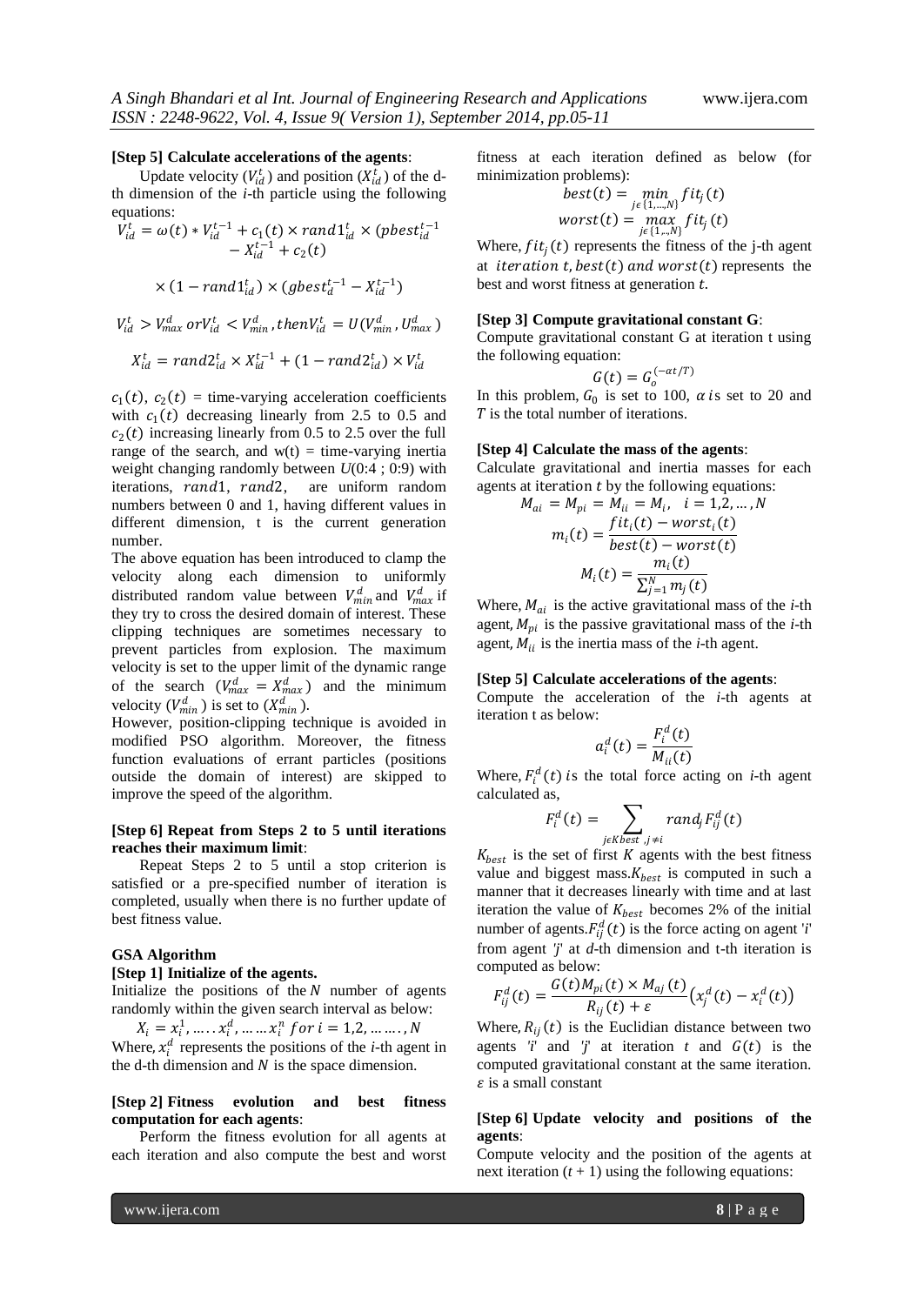$v_i^d(t + 1) = rand_i \times v_i^d(t) + a_i^d(t)$  $x_i^d(t) = x_i^d(t) + v_i^d(t+1)$ 

# **[Step 7] Repeat from Steps 2 to 6 until iterations reaches their maximum limit.**

Return the best fitness computed at final iteration as a global fitness of the problem and the positions of the corresponding agent at specified dimensions as the global solution of that problem.

## **IV. SIMULATION RESULTS**



We take a general purpose image shown in figure 2 for comparison to base paper images and calculate the threshold value  $(167)$ , Time  $(0.119)$ , and fitness of an image, and compare the results with the previous work taken in the Table below show the



**Figure 2:** Original Image **Figure 3 :** Segmented Image

comparison of ant colony, Genetic, Artificial Fish Swarm algorithms. Image Fitness is  $1.0 \times 10^3$ \*2.5775.

| <b>Algorithms</b> | <b>Fitness Function</b>               | <b>Threshold</b> | Time (s) |
|-------------------|---------------------------------------|------------------|----------|
| PSO-GSA           | Variance Grey entropy                 | 167              | 0.119    |
| <b>ACS</b>        | Improved two-dimensional grey entropy | 205              | 5.821    |
| GА                | Two-dimensional entropy               | 207              | 14.391   |
| GА                | Two-dimensional grey entropy          | 206              | 17.640   |
| AFS               | Two-dimensional entropy               | 187              | 12.015   |

**Table 1:** Comparison over different Algorithms using image (figure 2)



We take a general purpose image shown in figure 4 for comparison to base paper images and



calculate the threshold value (165), Time (0.123), and fitness of an image, and compare the results with the

www.ijera.com **9** | P a g e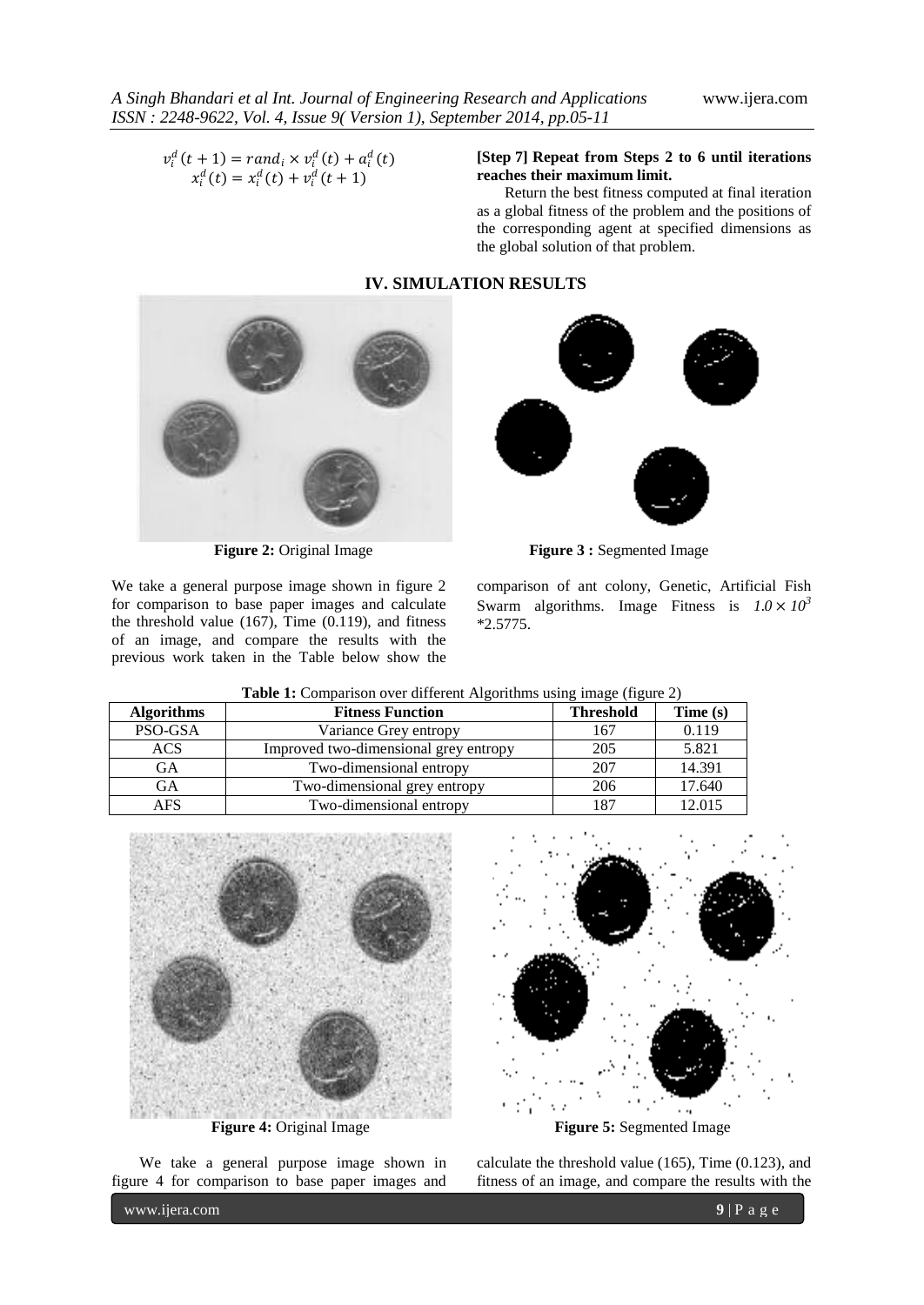previous work taken in the Table below show the comparison of ant colony, Genetic, Artificial Fish Swarm algorithms. Image Fitness is  $1.0 \times 10^{03}$ \*2.4103.

| <b>Algorithms</b> | <b>Fitness Function</b>               | <b>Threshold</b> | Time (s) |
|-------------------|---------------------------------------|------------------|----------|
| PSO-GSA           | Variance Grey entropy                 | 165              | 0.123    |
| ACS               | Improved two-dimensional grey entropy | 204              | 6.669    |
| GА                | Two-dimensional entropy               | 163              | 15.358   |
| GА                | Two-dimensional grey entropy          | 207              | 19.152   |
| AFS               | Two-dimensional entropy               | 162              | 12.546   |





We take an SAR image 5.4 and calculate the threshold value (61), Time (0.115), and fitness of an image, and compare the results with the previous



work taken in the Table below show the comparison of ant colony, Genetic, Artificial Fish Swarm algorithms. Image Fitness is 883.960.

| <b>Algorithms</b> | <b>Fitness Function</b>               | <b>Threshold</b> | Time (s) |
|-------------------|---------------------------------------|------------------|----------|
| PSO-GSA           | Variance Grey entropy                 |                  | 0.115    |
| <b>ACS</b>        | Improved two-dimensional grey entropy | 95               | 4.835    |
| GA                | Two-dimensional entropy               | 131              | 13.460   |
| GА                | Two-dimensional grey entropy          | 94               | 17.740   |
| AFS               | Two-dimensional entropy               |                  | 6.441    |

**Table 3:** Comparison over different Algorithms using image (figure 6)

### **V. CONCLUSION**

We proposed a fast segmentation method on SAR images. The technique regards threshold estimation as a search process and employs PSO-GSA algorithm to optimize it. In order to provide PSO-GSA algorithm with an efficient fitness function, we integrate the concept of grey number in Grey theory, maximum conditional entropy to get improved two-dimensional grey entropy. In essence, the fast segmentation speed of our method owes to PSO-GSA algorithm, which has an outstanding convergence performance. On the other hand, the segmentation quality of our method is benefit from the improved two-dimensional grey entropy, for the fact that noise almost completely disappears. Experimental results indicate that our method is superior to GA based, AFS based and ABC based

methods in terms of segmentation accuracy, segmentation time, and Thresholding.

### **REFERENCES**

- [1] R. Wilson and M. Spann, *Image segmentation and uncertainty,* John Wiley & Sons, Inc., 1988.
- [2] A. R. Weeks, *Fundamentals of electronic image processing,* SPIE Optical Engineering Press Bellingham, 1996.
- [3] E. R. Dougherty, R. A. Lotufo and T. I. S. *for Optical Engineering SPIE, Hands-on morphological image processing*, vol. 71, SPIE press Bellingham, 2003.
- [4] Y.-J. Zhang, *Advances in image and video segmentation,* IGI Global, 2006.
- [5] L. Zhang and Q. Ji, "*A Bayesian Network Model for Automatic and Interactive Image Segmentation,*" *Image Processing, IEEE*